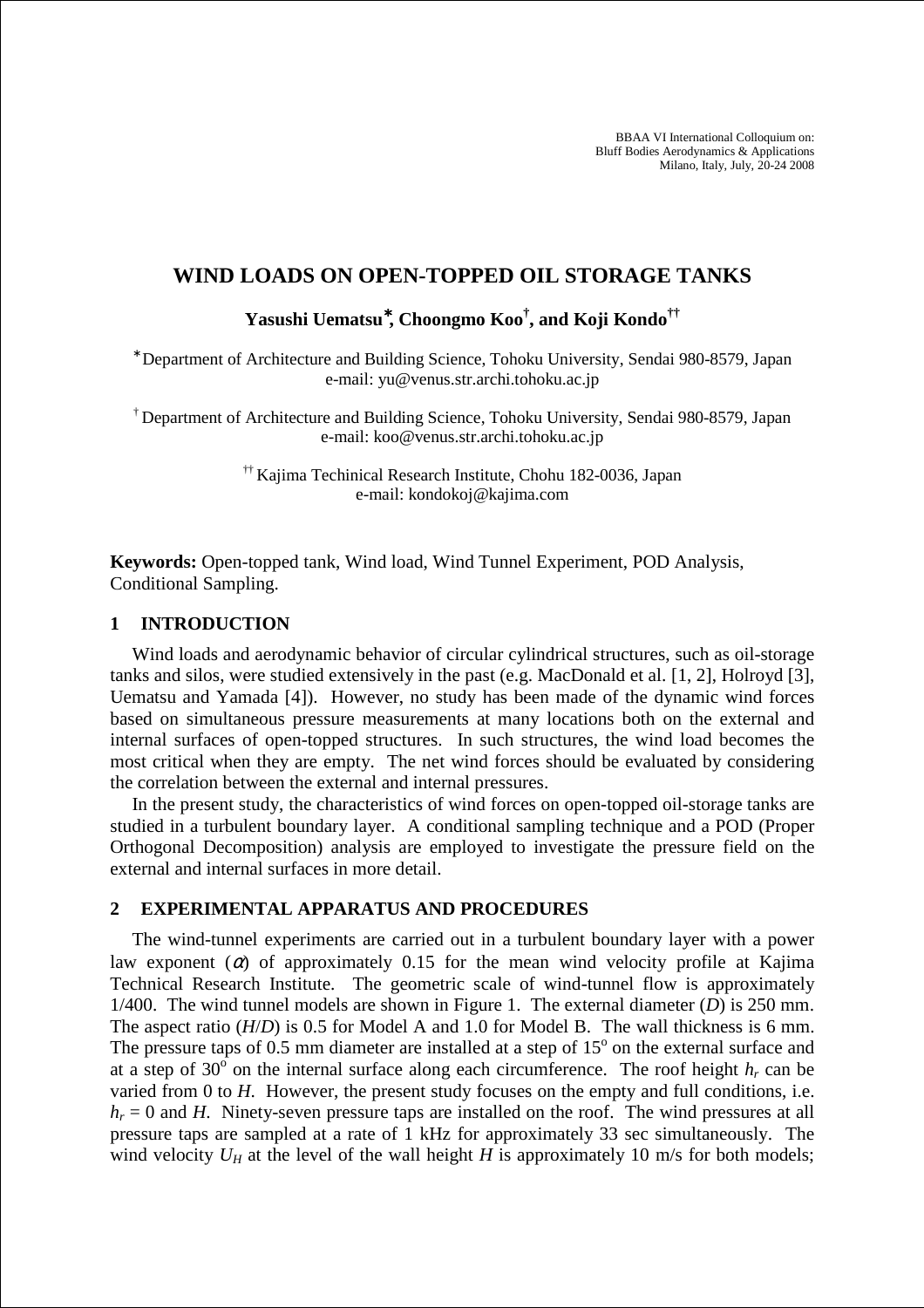the corresponding Reynolds number  $Re = U_H D/v$ , with v being the kinematic viscosity of the air) is approximately  $1.6 \times 10^5$ . The Reynolds number regime is regarded as 'transcritical', based on McDonald et al. [1] and Uematsu and Koo [5].



#### **3 EXPERIMENTAL RESULTS AND DISCUSSION**

#### **3.1 Statistics of wind pressures**

The mean, standard deviation (RMS), the maximum and minimum peak pressure coefficients ( $C_{pmean}$ ,  $C_{pmax}$ ,  $C_{pmin}$ ) at all pressure taps are computed. The same statistical values of the net wind force (pressure difference) coefficients  $C_f$  on the wall are also computed when  $h_r = 0$ . Since the internal pressures were measured at a step of 30<sup>°</sup> in the circumferential direction, the wind pressure coefficients at the mid points are interpolated by using the cubic spline function at each time step. The wind pressure and force coefficients are defined in terms of the dynamic pressure  $q<sub>H</sub>$  of the approaching flow at the wall height *H*. Note that each statistical value is evaluated by the ensemble average of the results of several consecutive runs, each of which corresponds to 10 min in full scale.

The maximum peak pressure coefficient is observed at a point of  $z \approx 2/3H$  for Model A and  $z \approx 4/5H$  for Model B on the windward generator ( $\theta = 0^{\circ}$ ). The contours of  $C_{pmean}$ ,  $C_{prms}$ ,  $C_{pmax}$ , and  $C_{pmin}$ , not shown in the present paper, indicate that the statistical values of  $C_p$ change only significantly in the vertical direction (*z*). Figure 2 shows the circumferential distributions of the statistical values of  $C_p$  along a circumference at  $z = 2/3H$  for Model A. The distributions of  $C_{pmax}$  and  $C_{pmin}$  are similar to that of  $C_{pmean}$ . An instantaneous  $C_p$ distribution can take place over a wide range from the  $C_{pmax}$ - to the  $C_{pmin}$ -curve.



Figure 2: Circumferential distributions of the external and internal pressure coefficients at  $z = 2/3H$  (Model A)

Figure 3 shows the distribution of the correlation coefficients (*R*) between the wind pressures at the reference point (see Figure 1) and the other points. It is interesting to note that the distribution of  $R$  is similar in shape to that of  $C_{pmean}$ , particularly in the windward positive pressure region. In the negative pressure region, however, the magnitude of *R* is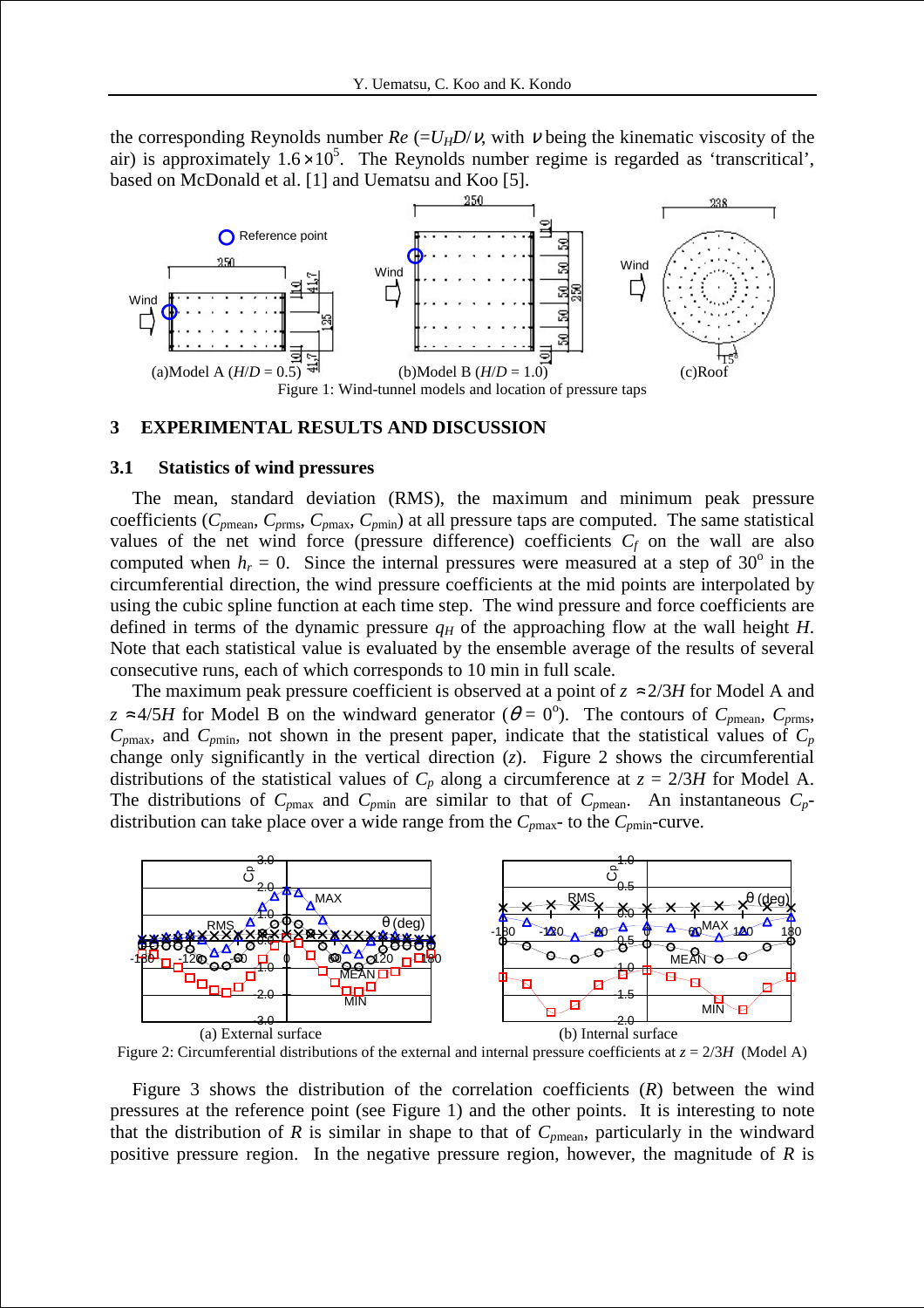generally smaller than that of  $C_{pmean}$ . In the wake region, the value of  $R$  is fairly small in magnitude. The values of *R* for the internal pressures are nearly constant except for the top region.



### **3.2 Conditional sampling**

Uematsu and Uchiyama [6] indicated that the buckling behavior of thin cylindrical shells under wind loading is dependent on the extent of positive pressure as well as on the magnitude of the maximum pressure. Therefore, the pressure distribution at the instance when the external wind pressure at the reference point becomes the maximum peak value may be the most important from the viewpoint of structural stability of the wall, particularly for open-topped tanks. To investigate the structure of pressure field, a conditional sampling of wind pressure coefficients is carried out. Figure 4 shows sample results, in which the pressure coefficient distributions along a circumference at  $z = 2/3H$  (Model A) or  $4/5H$ (Model B) is plotted. The distribution is similar in shape to that of  $C_{pmean}$ . However, the extent of positive pressure on the external surface is somewhat narrower than those of  $C_{pmean}$ . Furthermore, the value of external pressure coefficient in the wake region  $(\theta > 120^{\circ})$  is smaller in magnitude than that of *Cp*mean, when normalized by the values at the windward stagnation point  $(\theta = 0^{\circ})$ . The internal pressure coefficient is nearly constant over the whole circumference. The magnitude is larger for  $H/D = 1.0$  than for  $H/D = 0.5$ .



(a) Model A  $(z/H = 2/3)$  (b) Model B  $(z/H = 4/5)$ 

Figure 4: Circumferential distribution of pressure coefficient at the instance when the external pressure at the reference point becomes the maximum peak value

## **3.3 POD analysis**

Because the pressure field on open-topped oil storage tanks is highly random both in time and space, a POD analysis is employed to investigate the structure of pressure field in detail. In the analysis, the effect of difference in tributary area for pressure taps is considered (see Taniguchi et al. [7]). The results for Model A are shown in Figure 5. The normalized eigen values for the first and second modes are approximately 0.5 and 0.15, respectively. Based on